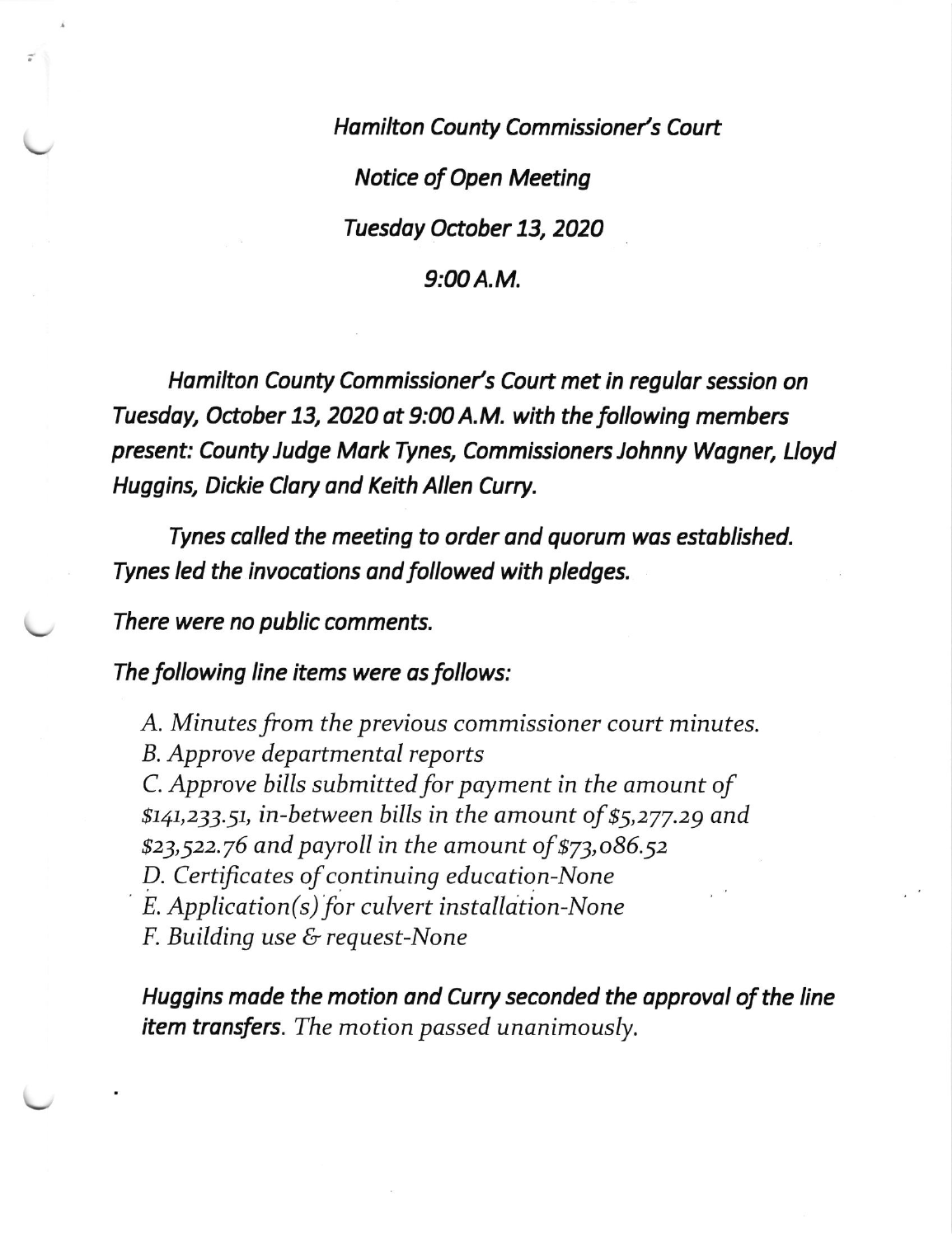There were no personnel updates.

There were no focilities updote.

The Subdivision Policy-Drivewoy -Culvert policy is still being discussed by the court.

The court agreed to have Lisa Blanton, from Globe Life Insurance, talk to county employees about their services.

Wogner mode the motion and Curry seconded the opproval of the 2O2O Election Judges. The motion passed unanimously.

Wagner made a motion and Curry seconded the approval of the bond for Sheriff Office Deputy, Isaac Partain. The motion carried unanimously.

Deputy Chief, Keith Madison, from the Sheriff's Office, stated that he would like to give Hico P.D. a Crown Victoria and keep one as a back up as they ore surplus.

Sheriff's Deputy, Blake Satterfeild, received the Life Saving Award for responding to a call that a woman was unresponsive and he was able to resuscitote her performing CPR.

Huggins made the motion ond Clory seconded the lndigent Defense Resolution. The motion carried unanimously.

Hamilton County Treosurer, Showno Dyer, reported thot the County Finance Report for July 2020 was, \$1,618,766.02 for cash on hand and \$2,093,697.00 in investments. She also reported for August, \$1,490,577.49 for cash on hand and \$2,137,900.00 in investments.

Huggins updoted the court on the Honey Creek Bridge rehuild. He stoted that TXDOT has on estimoted dote of 2O23.